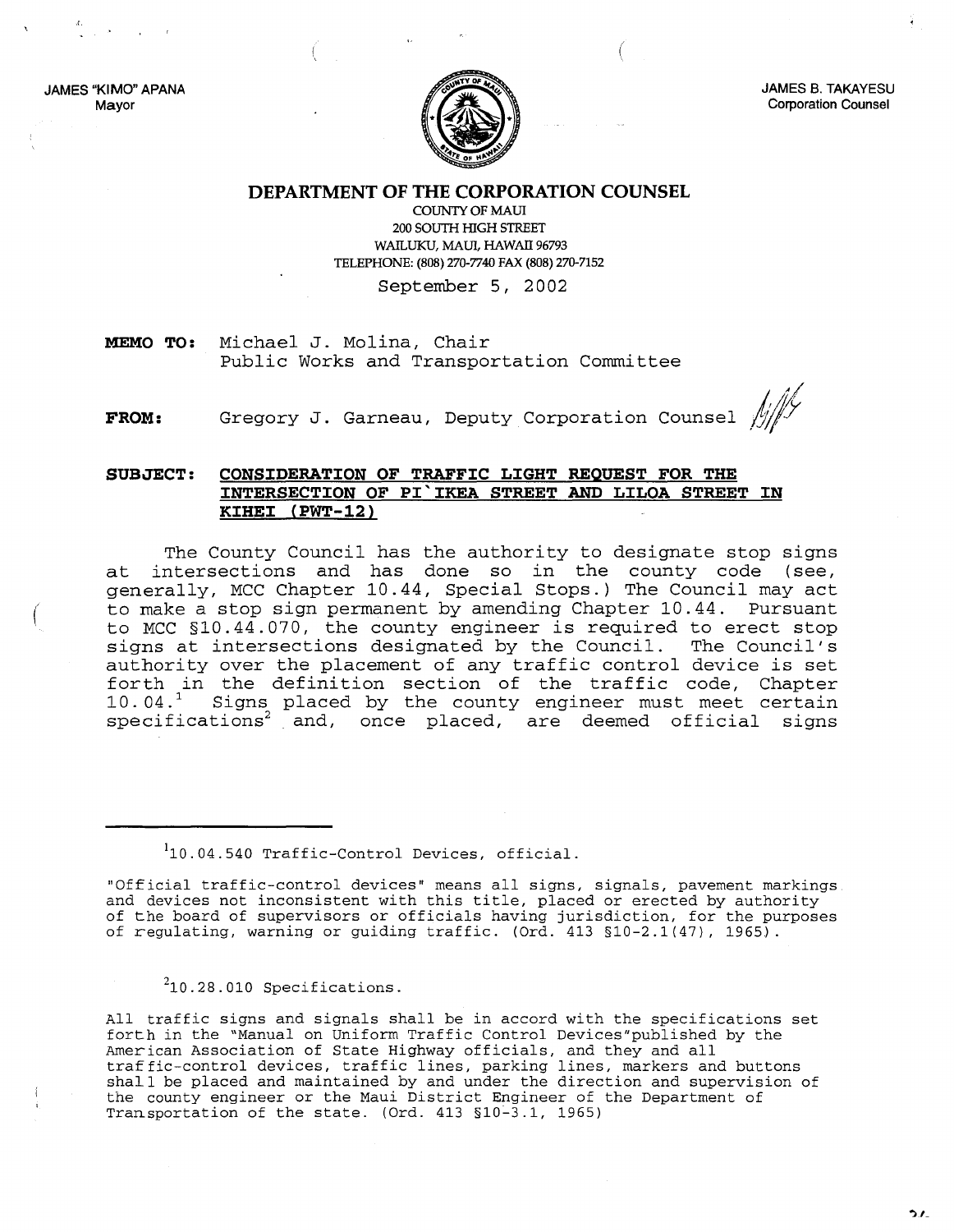Michael J. Molina, Chair September 5, 2002 Page 2

authorized by the County Council.<sup>3</sup>

In 1999, in order to provide for a procedure to evaluate traffic-control devices on <sup>a</sup> temporary basis, the County Council gave the Director of Public Works the authority to place devices for a period of up to eight weeks, without Council approval.<sup>4</sup> At the time, eight weeks was viewed as sufficient time to evaluate the use of the device and to report to the Council. Under the Maui County Code, the Department of Public Works and Waste Management's authority to place traffic control devises on <sup>a</sup> temporary or trial basis beyond this designed eight-week period requires Council approval. Given that the Council has the authority over the placement of traffic-control devices, regardless of whether the devices are erected on <sup>a</sup> permanent or <sup>a</sup> temporary basis, it is legally permissible for the Council to act by resolution to request, approve and authorize the Director of Public Works and Waste Management to extend the trial period for the placement of temporary traffic-control devices for an additional eight weeks or other defined period. See, HRS *§291C-1,* definition of "Official traffic-control devices", and HRS §291C-31(c). However, if the Council intends to install <sup>a</sup> "temporary" device on an indefinite basis, then we view this as <sup>a</sup> permanent installation which should be accomplished through adoption of an ordinance.

With regards to liability, the County is responsible for roadways under its jurisdiction including the placement of trafficcontrol devices on the roadways. The central issue in assessing

 $310.28.030B$  Enforcement.

All signs, signals, pavement markings or other traffic-control devices placed or erected on streets, and highways shall be deemed official, i.e. authorized by the board of supervisors or official having jurisdiction, for the purpose of regulating, warning, or guiding traffic. (Ord. <sup>413</sup> § 10-6.2, 1965)

<sup>4</sup>10.28.130 Temporary traffic control devices.

The director of public works and waste management may authorize any approved traffic control device to be placed on any highway under the jurisdiction of the County without the approval of the council provided the placement of the traffic control device is limited to eight weeks or less. During that period, the department of public works and waste management shall monitor the traffic control device and submit a report to the council for further action. (Ord. 413.295 § 1, 2000)